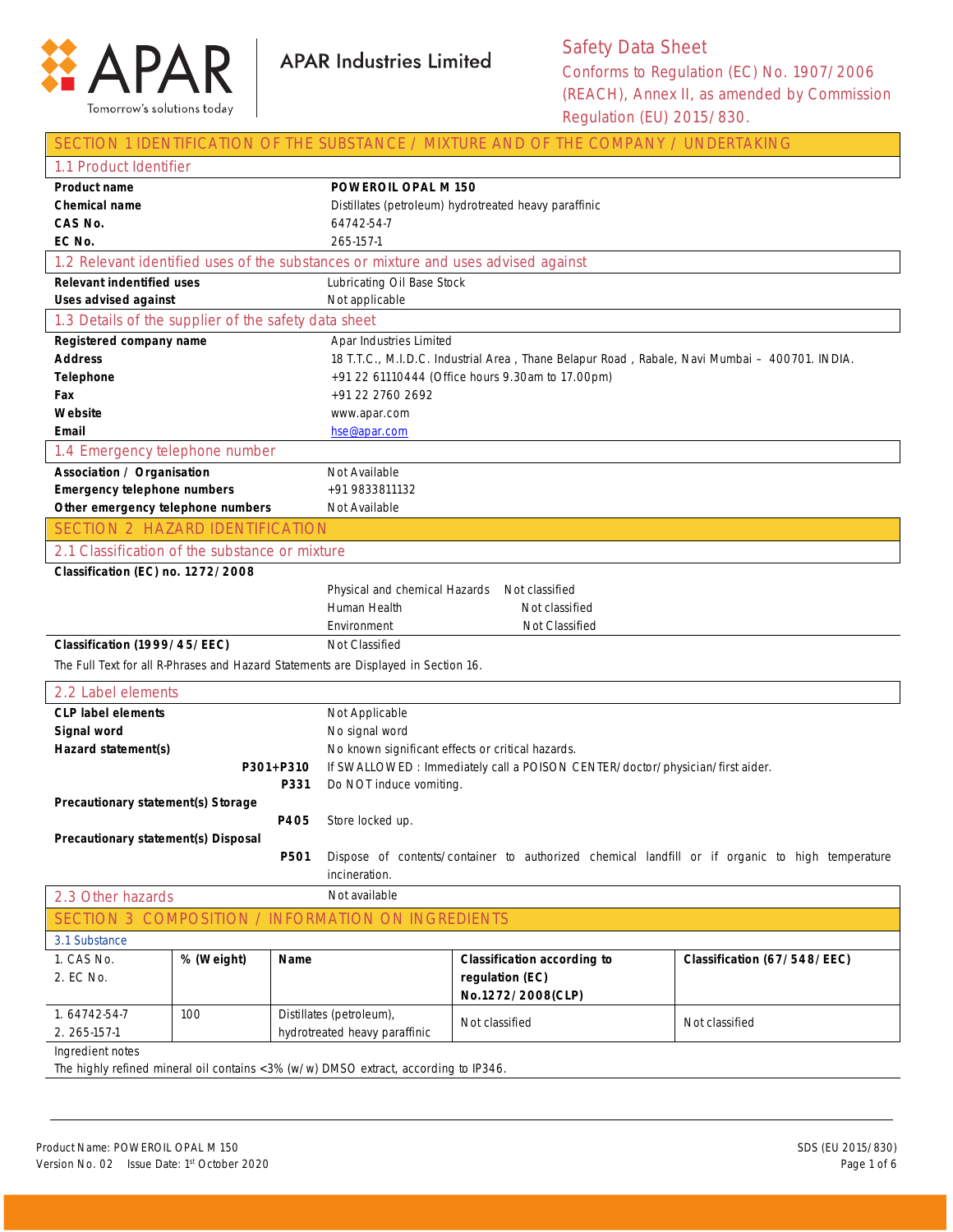

**APAR Industries Limited** 

| SECTION 4 FIRST AID MEASURES                                                       |                                                                                                          |
|------------------------------------------------------------------------------------|----------------------------------------------------------------------------------------------------------|
| 4.1 Description of first aid measures                                              |                                                                                                          |
| <b>Eye Contact</b>                                                                 | If this product comes in contact with eyes :                                                             |
|                                                                                    | > Wash out immediately with water                                                                        |
|                                                                                    | $\triangleright$ If irritation continues, seek medical attention.                                        |
| <b>Skin Contact</b>                                                                | ▶ Removal of contact lenses after an eye injury should only be undertaken by skilled personnel.          |
|                                                                                    | If skin or hair contact occurs:<br>> Flush skin and hair with running water (and soap if available).     |
|                                                                                    | $\triangleright$ Seek medical attention in event of irritation.                                          |
| <b>Inhalation</b>                                                                  | If fumes, aerosol or combustion products are inhaled remove from contaminated area. Other measures       |
|                                                                                    | are usually unnecessary.                                                                                 |
| Ingestion                                                                          | > Immediately give a glass of water.                                                                     |
|                                                                                    | > First aid is not generally required. If in doubt, contact a Poisons Information Centre or a doctor.    |
| 4.2 Most important symptoms and effects, both acute and delayed                    |                                                                                                          |
| See section 11                                                                     |                                                                                                          |
| 4.3 Indication of any immediate medical attention and special treatment needed     |                                                                                                          |
| Treat symptomatically.                                                             |                                                                                                          |
| <b>SECTION 5 FIRE FIGHTING MEASURES</b>                                            |                                                                                                          |
| 5.1 Extinguishing media                                                            |                                                                                                          |
| > Dry chemicals Powder.                                                            |                                                                                                          |
| $\triangleright$ Foam.                                                             |                                                                                                          |
| $\triangleright$ BCF (where regulations permit).                                   |                                                                                                          |
| > Carbon dioxide (CO2).<br>$\triangleright$ Water spray or fog - Large fires only. |                                                                                                          |
| 5.2 Special hazards arising from the substrate or mixture                          |                                                                                                          |
| Fire incompatibility                                                               | > Avoid contamination with oxidizing agents i.e. nitrates, oxidizing acids, chlorine acids, chlorine     |
|                                                                                    | bleaches, pool chlorine etc. as ignition may results.                                                    |
| 5.3 Advice for firefighters                                                        |                                                                                                          |
| Fire fighting                                                                      | > Alert Fire Brigade and tell them location and nature of hazard.                                        |
|                                                                                    | > Wear full body protective clothing with breathing apparatus.                                           |
| SECTION 6 ACCIDENTAL RELEASE MEASURES                                              |                                                                                                          |
| 6.1 Personal precautions, protective equipment and emergency procedures            |                                                                                                          |
| See section 8                                                                      |                                                                                                          |
| 6.2 Environmental precautions                                                      |                                                                                                          |
| See section 12                                                                     |                                                                                                          |
| 6.3 Methods and material for containment and cleaning up                           |                                                                                                          |
|                                                                                    | $\triangleright$ Remove all ignitions sources.                                                           |
|                                                                                    | $\triangleright$ Clean up all spills immediately.                                                        |
| <b>Minor spills</b>                                                                | $\triangleright$ Avoid breathing vapours and contact with skin and eyes.                                 |
|                                                                                    | > Control personal contact with the substance, by using protective equipment.                            |
|                                                                                    | > Contain and absorb spill with sand, earth, inert material or vermiculite.<br>$\triangleright$ Wipe up. |
|                                                                                    | > Place in a suitable, labelled container for waste disposal.                                            |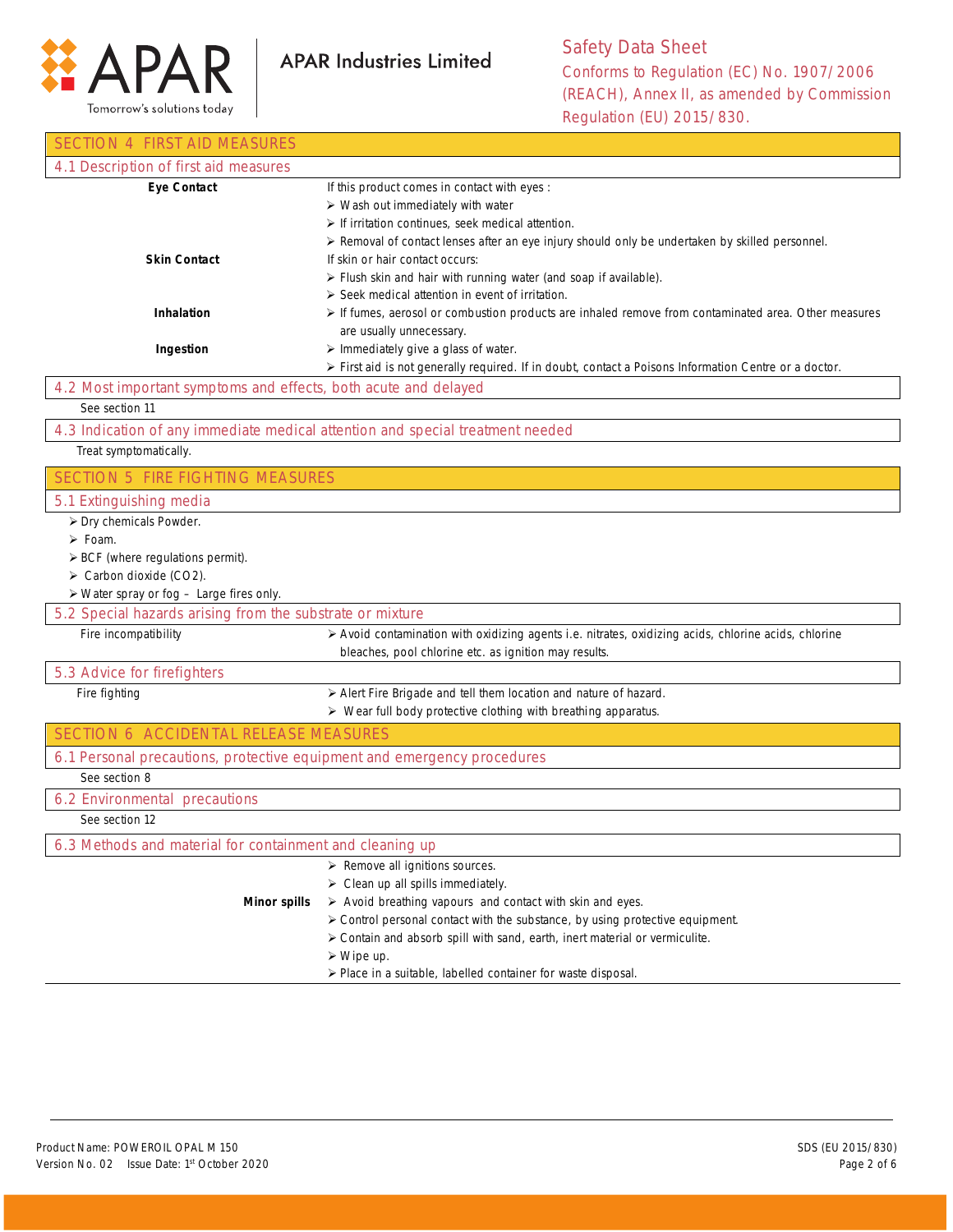

| <b>SECTION 7 HANDLING AND STORAGE</b>                                                                                                             |                                                                                                                                                                                                                                                                                                                                                                                                                                                                                                                                                                                                                                                                                                                                                                                                                                                                                                             |
|---------------------------------------------------------------------------------------------------------------------------------------------------|-------------------------------------------------------------------------------------------------------------------------------------------------------------------------------------------------------------------------------------------------------------------------------------------------------------------------------------------------------------------------------------------------------------------------------------------------------------------------------------------------------------------------------------------------------------------------------------------------------------------------------------------------------------------------------------------------------------------------------------------------------------------------------------------------------------------------------------------------------------------------------------------------------------|
| 7.1 Precautions for safe handling                                                                                                                 |                                                                                                                                                                                                                                                                                                                                                                                                                                                                                                                                                                                                                                                                                                                                                                                                                                                                                                             |
| <b>Safe Handling</b>                                                                                                                              | > Avoid all personal contact, including inhalation.<br>> Wear protective clothing when risk of exposure occurs.<br>$\triangleright$ Use in a well-ventilated area.<br>> Prevent concentration in hollows and sumps.<br>> DO NOT enter confined spaces until atmosphere has been checked.<br>> Avoid smoking, naked lights or ignition sources.<br>> Avoid contact with incompatible materials. When handling, DO NOT eat, drink or smoke.<br>≻ Keep containers securely sealed when not in use. Avoid physical damage to containers.<br>> Always wash hands with soap and water after handling.<br>> Work clothes should be laundered separately.<br>> Use good occupational work practice.<br>> Observe manufacturer's storage and handling recommendations contained within this SDS. Atmosphere<br>should be regularly checked against established exposure standards to ensure safe working conditions. |
| Fire and explosion protection                                                                                                                     | See section 5                                                                                                                                                                                                                                                                                                                                                                                                                                                                                                                                                                                                                                                                                                                                                                                                                                                                                               |
| 7.2 Conditions for safe storage, including any in compatibilities                                                                                 |                                                                                                                                                                                                                                                                                                                                                                                                                                                                                                                                                                                                                                                                                                                                                                                                                                                                                                             |
| Suitable container                                                                                                                                | > Metal can or drum<br>> Packaging as recommended by manufacturer.<br>> Check all containers are clearly labeled and free from leaks.                                                                                                                                                                                                                                                                                                                                                                                                                                                                                                                                                                                                                                                                                                                                                                       |
| Storage incompatibility                                                                                                                           | Avoid reaction with oxidizing agents.                                                                                                                                                                                                                                                                                                                                                                                                                                                                                                                                                                                                                                                                                                                                                                                                                                                                       |
| 7.3 Specific end use(s)                                                                                                                           | Not available                                                                                                                                                                                                                                                                                                                                                                                                                                                                                                                                                                                                                                                                                                                                                                                                                                                                                               |
| SECTION 8 EXPOSURE CONTROLS / PERSONAL PROTECTION                                                                                                 |                                                                                                                                                                                                                                                                                                                                                                                                                                                                                                                                                                                                                                                                                                                                                                                                                                                                                                             |
| 8.1 Control parameters                                                                                                                            |                                                                                                                                                                                                                                                                                                                                                                                                                                                                                                                                                                                                                                                                                                                                                                                                                                                                                                             |
| DERIVED NO EFFECT LEVEL (DNEL)<br>Not available<br>PREDICTED NO EFFECT LEVEL (PNEL)<br>Not available<br><b>OCCUPATIONAL EXPOSURE LIMITS (OEL)</b> |                                                                                                                                                                                                                                                                                                                                                                                                                                                                                                                                                                                                                                                                                                                                                                                                                                                                                                             |
| 8.2 Exposure controls                                                                                                                             |                                                                                                                                                                                                                                                                                                                                                                                                                                                                                                                                                                                                                                                                                                                                                                                                                                                                                                             |
| 8.2.1 Appropriate engineering controls                                                                                                            |                                                                                                                                                                                                                                                                                                                                                                                                                                                                                                                                                                                                                                                                                                                                                                                                                                                                                                             |
| 8.2.2 Personal protection                                                                                                                         |                                                                                                                                                                                                                                                                                                                                                                                                                                                                                                                                                                                                                                                                                                                                                                                                                                                                                                             |
| Eye and face protection                                                                                                                           | $\triangleright$ Safety glasses with side shields                                                                                                                                                                                                                                                                                                                                                                                                                                                                                                                                                                                                                                                                                                                                                                                                                                                           |
|                                                                                                                                                   | > Chemical goggles.<br>See Hand protection below                                                                                                                                                                                                                                                                                                                                                                                                                                                                                                                                                                                                                                                                                                                                                                                                                                                            |
| <b>Skin protection</b><br>Hands/feet protection                                                                                                   | Wear general protective gloves, e.g. light weight rubber gloves.                                                                                                                                                                                                                                                                                                                                                                                                                                                                                                                                                                                                                                                                                                                                                                                                                                            |
| <b>Body protection</b>                                                                                                                            | See Other protection below                                                                                                                                                                                                                                                                                                                                                                                                                                                                                                                                                                                                                                                                                                                                                                                                                                                                                  |
| Other protection                                                                                                                                  | No special equipment needed when handling small quantities.<br><b>OTHERWISE:</b><br>Overalls.<br>Barrier cream.<br>Eyewash unit.                                                                                                                                                                                                                                                                                                                                                                                                                                                                                                                                                                                                                                                                                                                                                                            |
| <b>Thermal hazards</b>                                                                                                                            | Not Available                                                                                                                                                                                                                                                                                                                                                                                                                                                                                                                                                                                                                                                                                                                                                                                                                                                                                               |
| <b>Respiratory protection</b>                                                                                                                     |                                                                                                                                                                                                                                                                                                                                                                                                                                                                                                                                                                                                                                                                                                                                                                                                                                                                                                             |
|                                                                                                                                                   | Type A-P Filter of sufficient capacity. (AS/NZS 1716 & 1715, EN 143:2000 & 149:2001, ANSI Z88 or national equivalent)                                                                                                                                                                                                                                                                                                                                                                                                                                                                                                                                                                                                                                                                                                                                                                                       |
| 8.2.3. Environmental exposure controls                                                                                                            | See section 12                                                                                                                                                                                                                                                                                                                                                                                                                                                                                                                                                                                                                                                                                                                                                                                                                                                                                              |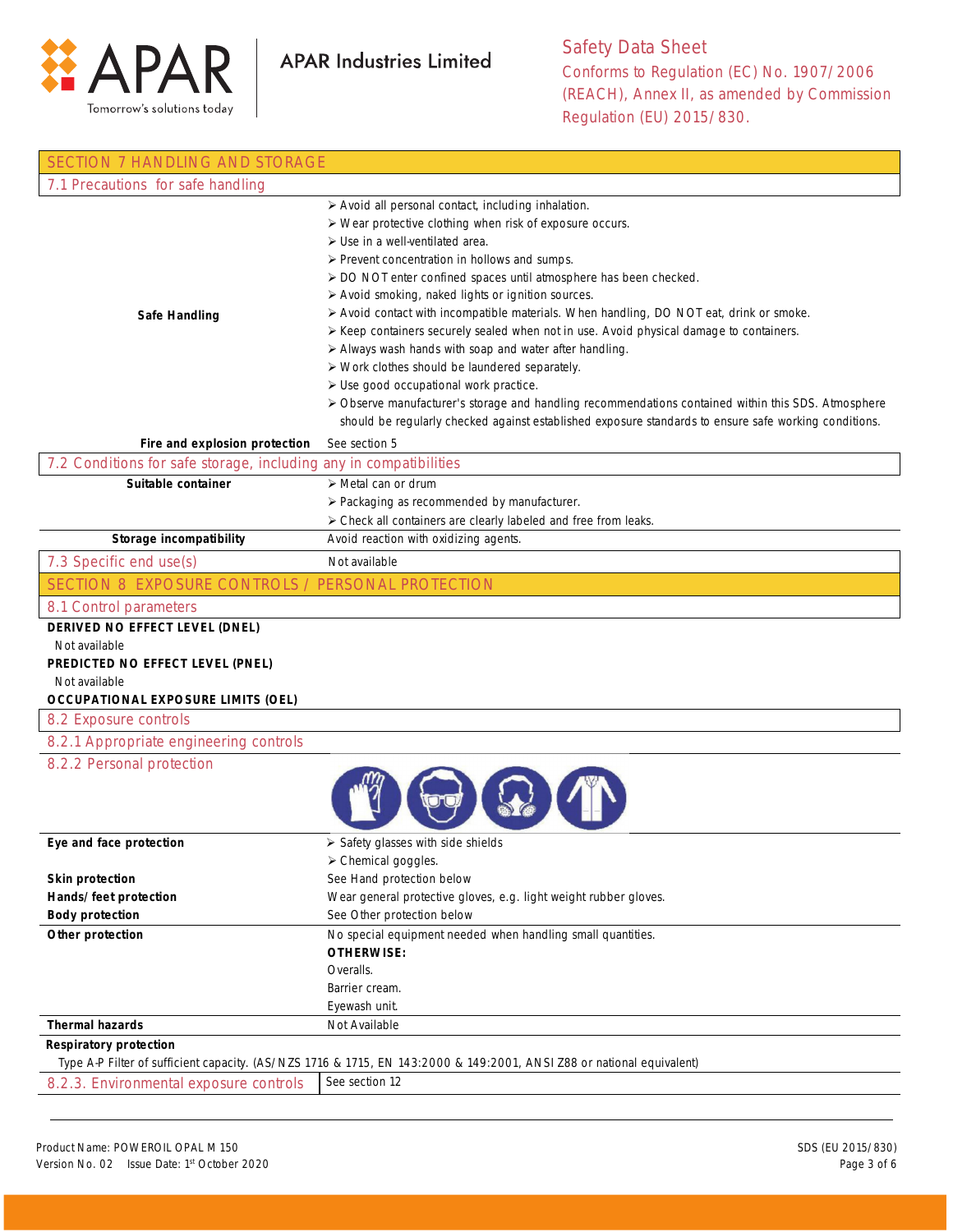

## SECTION 9 PHYSICAL AND CHEMICAL PROPERTIES 9.1 Information on basic physical and chemical properties **Appearance Physical state Color Form Odor Odour threshold pH Melting point/Pour point Flash point Evaporation rate Flammability (solid, gas) Flammability limits in air, lower, % by volume Flammability limits in air, upper, % by volume Vapour pressure Vapour density Density Solubility(ies) Solubility (water) Partition coefficient (n-octanol/water) Decomposition temperature Auto-ignition temperature Viscosity, Kinematic at 40°C (104°F) Explosive properties Oxidising properties** Liquid Colourless Liquid Odorless Not applicable Not applicable < -9°C (ASTM D-97) Closed cup: > 200°C  $<$ 1 (n-butyl acetate = 1) Not applicable 0.9 7.0 <0.013 kPa (<0.1 mm Hg) [room temperature]  $>1$  [Air = 1] 0.850 at 15°C Insoluble Not available No Data > 280°C 0.27 cm<sup>2</sup>/s to 0.32 cm<sup>2</sup>/s (27.00 to 32.00 cSt) No Data No Data 9.2 Other Information Not Available SECTION 10 STABILITY AND REACTIVITY 10.1 Reactivity 10.2 Chemical stability 10.3 Possibility of hazardous Reactions 10.4 Conditions to avoid 10.5 Incompatible materials 10.6 Hazardous decomposition Stable. Under normal conditions of storage and use, hazardous reactions will not occur. Avoid temperatures exceeding the flash point. No specific data. No specific data. Under normal conditions of storage and use, hazardous decomposition products should not be produced.

products

**SECTION 11 TOXICOLOGICAL INFORMATION** 

| 11.1 Information on toxicological effects |                                                                                          |
|-------------------------------------------|------------------------------------------------------------------------------------------|
| Toxic Dose $1 - LD 50$                    | $>5000$ mg/kg (oral rat)                                                                 |
| <b>Acute toxicity:</b>                    |                                                                                          |
| <b>Acute toxicity (Dermal LD50)</b>       | $>5000$ mg/kg Rat                                                                        |
| <b>Inhalation</b>                         | Not relevant at normal room temperatures. When heated, irritating vapours may be formed. |
| Ingestion                                 | May cause discomfort if swallowed.                                                       |
| Skin contact                              | No specific health warnings noted.                                                       |
| Eye contact                               | No specific health warnings noted.                                                       |
| <b>Health Warnings</b>                    | Observe good chemical hygiene practices.                                                 |
| Route of entry                            | Ingestion. Skin and/or eye contact.                                                      |
| <b>Medical Symptoms</b>                   | Diarrhoea. Nausea, vomiting                                                              |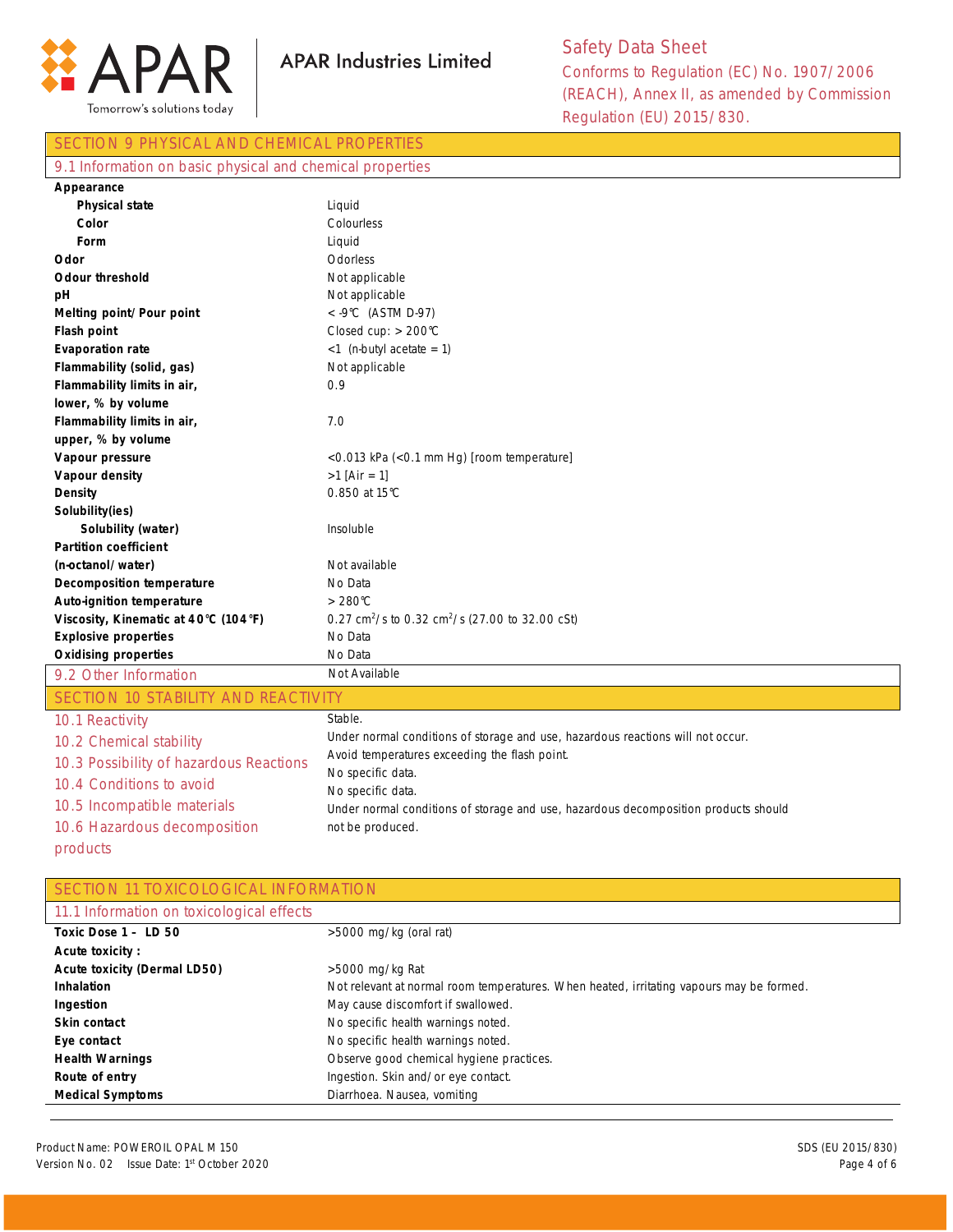

| SECTION 12 ECOLOGICAL INFORMATION                                                                                                                                                                                                                                |                                                                                                                                                                                                                                                                                                                                   |                                                                                                                                                                         |                                                                                                                                                                                                                                                                                                                                                                                                                                                  |  |
|------------------------------------------------------------------------------------------------------------------------------------------------------------------------------------------------------------------------------------------------------------------|-----------------------------------------------------------------------------------------------------------------------------------------------------------------------------------------------------------------------------------------------------------------------------------------------------------------------------------|-------------------------------------------------------------------------------------------------------------------------------------------------------------------------|--------------------------------------------------------------------------------------------------------------------------------------------------------------------------------------------------------------------------------------------------------------------------------------------------------------------------------------------------------------------------------------------------------------------------------------------------|--|
| 12.1 Toxicity                                                                                                                                                                                                                                                    |                                                                                                                                                                                                                                                                                                                                   |                                                                                                                                                                         |                                                                                                                                                                                                                                                                                                                                                                                                                                                  |  |
| <b>Acute fish Toxicity</b>                                                                                                                                                                                                                                       | No considered toxic to fish                                                                                                                                                                                                                                                                                                       |                                                                                                                                                                         |                                                                                                                                                                                                                                                                                                                                                                                                                                                  |  |
| LC50, 96 Hrs., Fish                                                                                                                                                                                                                                              | >1000 mg/l                                                                                                                                                                                                                                                                                                                        |                                                                                                                                                                         |                                                                                                                                                                                                                                                                                                                                                                                                                                                  |  |
| EC50, 48 Hrs., Daphnia                                                                                                                                                                                                                                           | >1000 mg/l                                                                                                                                                                                                                                                                                                                        |                                                                                                                                                                         |                                                                                                                                                                                                                                                                                                                                                                                                                                                  |  |
| IC 50, 72 Hrs., Algae                                                                                                                                                                                                                                            | >1000 mg/l                                                                                                                                                                                                                                                                                                                        |                                                                                                                                                                         |                                                                                                                                                                                                                                                                                                                                                                                                                                                  |  |
| 12.2 Persistence and degradability                                                                                                                                                                                                                               |                                                                                                                                                                                                                                                                                                                                   |                                                                                                                                                                         |                                                                                                                                                                                                                                                                                                                                                                                                                                                  |  |
| degradability                                                                                                                                                                                                                                                    | The product is not readily biodegradable.                                                                                                                                                                                                                                                                                         |                                                                                                                                                                         |                                                                                                                                                                                                                                                                                                                                                                                                                                                  |  |
| 12.3 Bioaccumulative potential<br><b>Bioaccumulation potential</b>                                                                                                                                                                                               | Will not bio-accumulate                                                                                                                                                                                                                                                                                                           |                                                                                                                                                                         |                                                                                                                                                                                                                                                                                                                                                                                                                                                  |  |
| 12.4 Mobility in soil                                                                                                                                                                                                                                            |                                                                                                                                                                                                                                                                                                                                   |                                                                                                                                                                         |                                                                                                                                                                                                                                                                                                                                                                                                                                                  |  |
|                                                                                                                                                                                                                                                                  |                                                                                                                                                                                                                                                                                                                                   |                                                                                                                                                                         |                                                                                                                                                                                                                                                                                                                                                                                                                                                  |  |
| <b>Mobility</b>                                                                                                                                                                                                                                                  |                                                                                                                                                                                                                                                                                                                                   | The product is insoluble in water and will spread on the water surface.                                                                                                 |                                                                                                                                                                                                                                                                                                                                                                                                                                                  |  |
| 12.5 Results of PBT and vPvB assessment                                                                                                                                                                                                                          |                                                                                                                                                                                                                                                                                                                                   |                                                                                                                                                                         |                                                                                                                                                                                                                                                                                                                                                                                                                                                  |  |
|                                                                                                                                                                                                                                                                  | P                                                                                                                                                                                                                                                                                                                                 | В                                                                                                                                                                       | T                                                                                                                                                                                                                                                                                                                                                                                                                                                |  |
| Relevant available data                                                                                                                                                                                                                                          | Not available                                                                                                                                                                                                                                                                                                                     | Not available                                                                                                                                                           | Not available                                                                                                                                                                                                                                                                                                                                                                                                                                    |  |
| PBT Criteria fulfilled?                                                                                                                                                                                                                                          | Not available                                                                                                                                                                                                                                                                                                                     | Not available                                                                                                                                                           | Not available                                                                                                                                                                                                                                                                                                                                                                                                                                    |  |
| 12.6 Other adverse effects                                                                                                                                                                                                                                       |                                                                                                                                                                                                                                                                                                                                   |                                                                                                                                                                         |                                                                                                                                                                                                                                                                                                                                                                                                                                                  |  |
| No data available                                                                                                                                                                                                                                                |                                                                                                                                                                                                                                                                                                                                   |                                                                                                                                                                         |                                                                                                                                                                                                                                                                                                                                                                                                                                                  |  |
| <b>SECTION 13 DISPOSAL CONSIDERATIONS</b>                                                                                                                                                                                                                        |                                                                                                                                                                                                                                                                                                                                   |                                                                                                                                                                         |                                                                                                                                                                                                                                                                                                                                                                                                                                                  |  |
| 13.1 Waste treatment methods                                                                                                                                                                                                                                     |                                                                                                                                                                                                                                                                                                                                   |                                                                                                                                                                         |                                                                                                                                                                                                                                                                                                                                                                                                                                                  |  |
| Product / Packaging disposal                                                                                                                                                                                                                                     | Reduction<br>⋗<br>Reuse<br>⋗<br>Recycling<br>➤<br>Disposal (if all else fails)<br>⋗<br>appropriate.                                                                                                                                                                                                                               | must refer to laws operating in their area. In some areas, certain wastes must be tracked.<br>A Hierarchy of Controls seems to be common - the user should investigate: | This material may be recycled if unused, or if it has not been contaminated so as to make it unsuitable for<br>its intended use. If it has been contaminated, it may be possible to reclaim the product by filtration,<br>distillation or some other means. Shelf life considerations should also be applied in making decisions of<br>this type. Note that properties of a material may change in use, and recycling or reuse may not always be |  |
| Waste treatment options                                                                                                                                                                                                                                          | Not available                                                                                                                                                                                                                                                                                                                     |                                                                                                                                                                         |                                                                                                                                                                                                                                                                                                                                                                                                                                                  |  |
| Sewage disposal options                                                                                                                                                                                                                                          | Not available                                                                                                                                                                                                                                                                                                                     |                                                                                                                                                                         |                                                                                                                                                                                                                                                                                                                                                                                                                                                  |  |
| <b>SECTION 14</b><br><b>TRANSPORT INFORMATION</b>                                                                                                                                                                                                                |                                                                                                                                                                                                                                                                                                                                   |                                                                                                                                                                         |                                                                                                                                                                                                                                                                                                                                                                                                                                                  |  |
| General<br>14.1 UN Number<br>14.2 UN proper shipping name<br>14.3 Transport hazard class(es)<br>14.4 Packing group<br>14.5 Environmental hazards<br>14.6 Special precautions for user<br>14.7 Transport in bulk according to<br>Annex II of MARPOL 73/78 and the | The product is not covered by international regulation on the transport of dangerous<br>goods(IMDG, IATA, ADR/RID)<br>Not classified as dangerous goods for transport.<br>Not applicable<br>Not applicable<br>Not applicable<br>Not classified as marine pollutant/environmentally hazardous.<br>Not applicable<br>Not applicable |                                                                                                                                                                         |                                                                                                                                                                                                                                                                                                                                                                                                                                                  |  |
| <b>IBC Code</b>                                                                                                                                                                                                                                                  |                                                                                                                                                                                                                                                                                                                                   |                                                                                                                                                                         |                                                                                                                                                                                                                                                                                                                                                                                                                                                  |  |